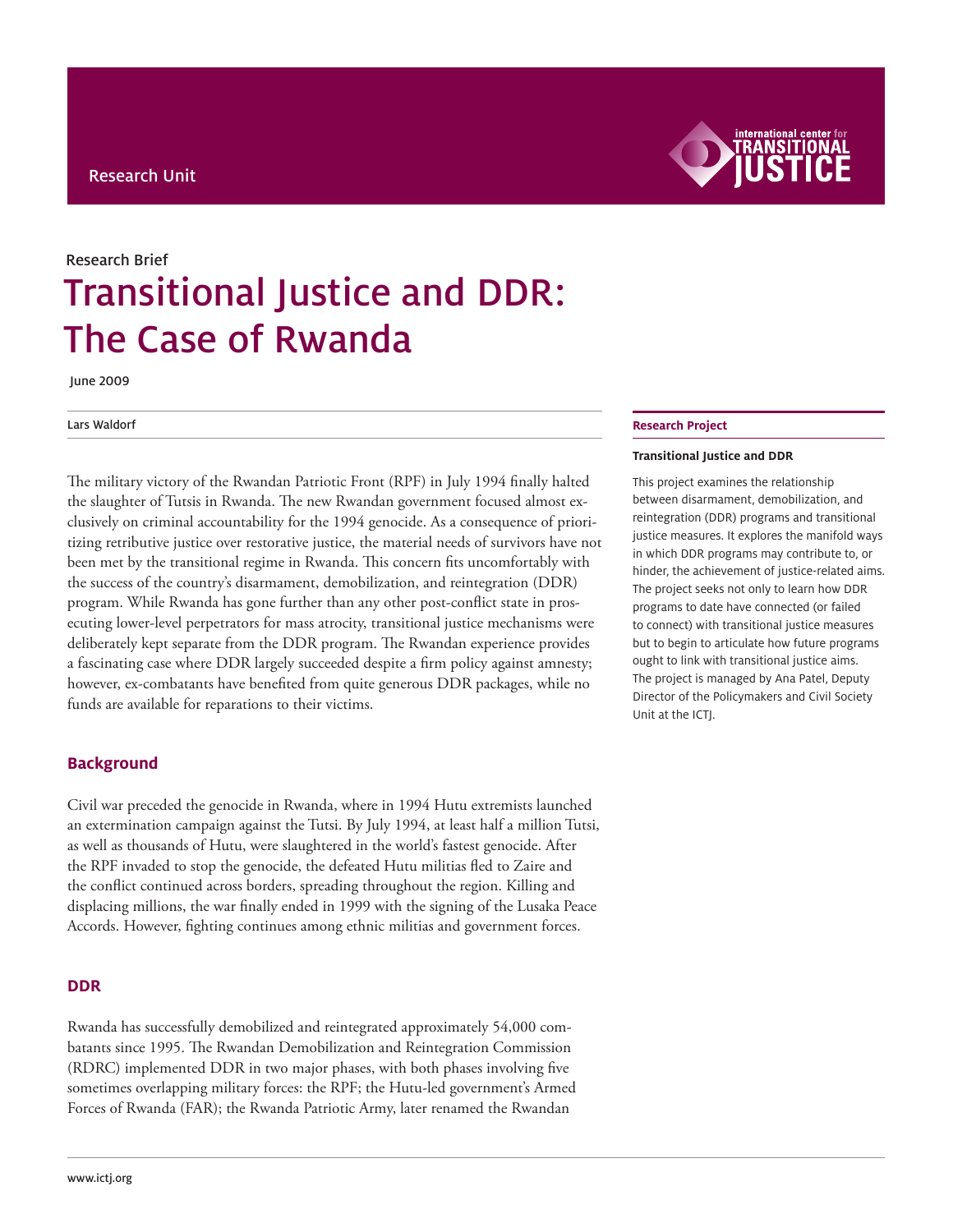Defense Forces (RPA/RDF); the *abacagenzi*, a Hutu insurgency in northwest Rwanda; and the "armed groups" (AG), a term used for all the Rwandan Hutu rebels in the Democratic Republic of Congo (DRC).

During Stage I, Rwanda disarmed and demobilized 18,692 RPA soldiers as well as an estimated 15,000 FAR combatants. Originally budgeted at US\$40 million, Stage I DDR only received US\$18.3 million in financing, half of which came from the Rwandan government. Lack of funding meant the program provided little in the way of reintegration support to RPA ex-combatants and none whatsoever to the ex-FAR.

Stage II began in 2001 when the international community created the US\$500 million Multi-Country Demobilization and Reintegration Program (MDRP) to promote DDR in seven countries affected by the second Congo War. The program aimed to coordinate a large-scale regional demobilization and reintegration program involving 350,000 combatants over the five-year period from 2002–2006. According to the MDRP Monthly Statistical Progress Report from May 2007, in Stage II the RDRC demobilized 20,039 RDF soldiers, 12,310 ex-FAR, 5,873 ex-AG combatants, and 624 ex-AG child soldiers. These totals included fifty-seven women and two girls. Under the Rwandan Demobilization and Reintegration Program, demobilization involved sensitization trainings in "solidarity camps" which covered Rwandan history, civic education, national unity and reconciliation, *gacaca*, micro-financing, and public health.

All ex-combatants in DDR Stage II received reinsertion support packages consisting of US\$100 and basic household supplies. Ex-combatants also received reintegration support consisting of between US\$150 and \$2,000 according to their rank and affiliation. As of May 2007, 38,846 ex-combatants had benefited from reinsertion support while 40,068 ex-combatants had received reintegration funds. In addition, all former professional soldiers receive a Recognition of Services Allowance, which ranges from US\$300 for privates to US\$1,000 for colonels. Finally, the most vulnerable ex-combatants are eligible for a one-time Vulnerability Support Window grant of approximately US\$333.

# **DDR, Women, and Children**

Less than one percent of the demobilized ex-combatants were women. According to the 2004 RDRC report, Stage I provided "no special support" for female soldiers and had no "concern with the gender issues within the communities the ex-combatants resettled." Overall, DDR was not gender sensitive in Rwanda, with the exception of Vulnerability Support Window grants which largely went to demobilized female soldiers.

During the civil war and genocide, the RPF came to include 2,364 child soldiers, though only a third of them were actually registered in the army. Some child soldiers were placed in a special school (the Kadogo School) created in June 1995. Later on in the conflict, the government sent the child soldiers to *ingando*, where they received training and sensitization for two to four weeks, and they were later sent to the Gitagata rehabilitation center to receive further education before being reintegrated.

*Survivors find that their demands for reparations go unheeded while generous demobilization packages are funded for ex-combatants.*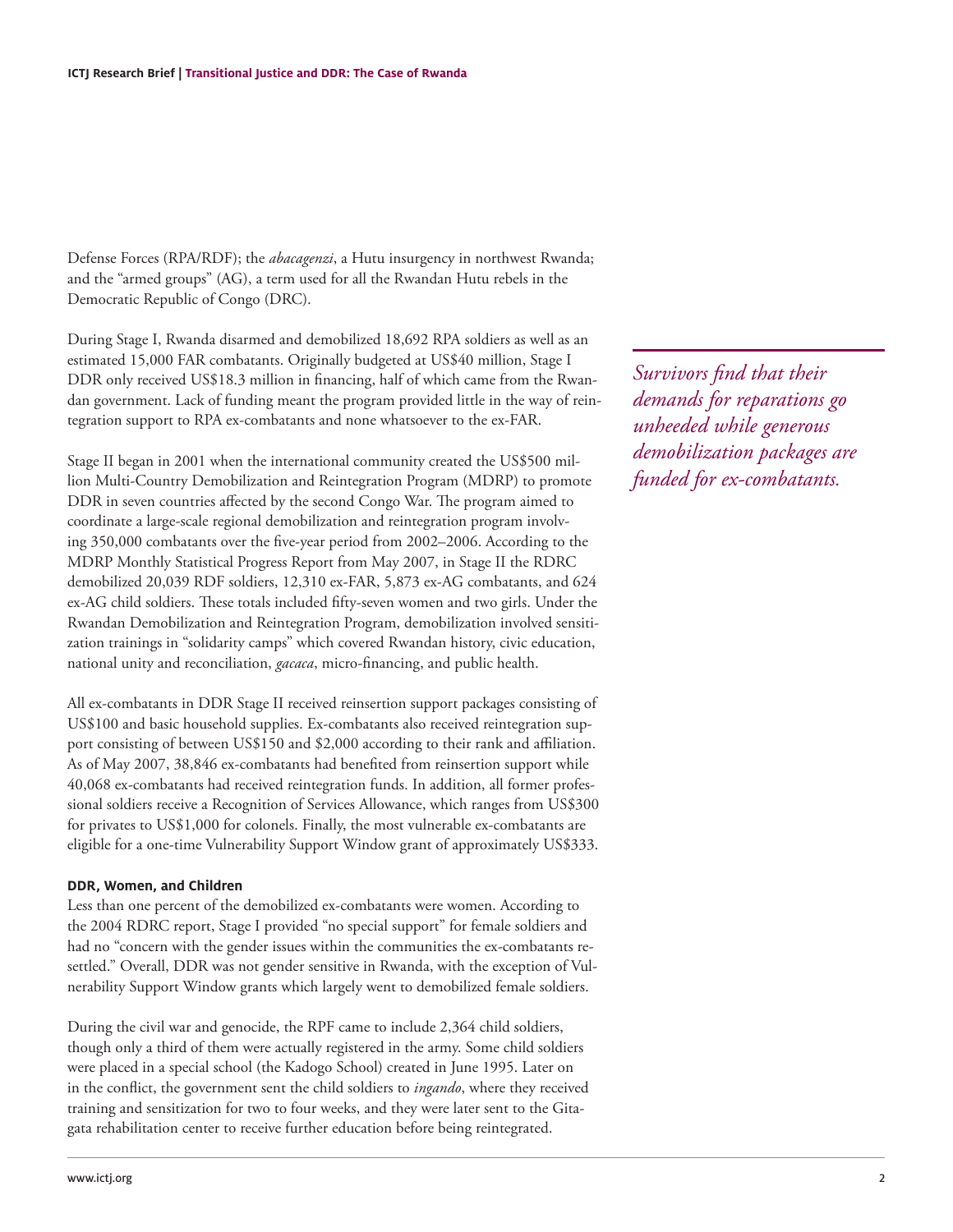## **Transitional Justice**

Implementing an effective transitional justice strategy in Rwanda is an incredible challenge given the scale and brutality of the 1994 genocide, the high degree of public participation, and the geographical and economic constraints that force perpetrators and survivors to live side by side in the aftermath. Other post-conflict states with similarly overwhelming numbers of perpetrators to contend with have opted for amnesties or selective prosecutions. In contrast, the Rwandan government is committed to holding those responsible for genocide accountable in criminal trials; however, this largely leaves out those who committed crimes during the years of civil and regional conflict.

#### **Prosecutions**

**Gacaca**. In 2002, Rwanda launched the most ambitious transitional justice measure ever attempted: 11,000 community courts (*gacaca*) have been created to try lower-level genocide suspects. Nearly 800,000 Rwandans—one-fifth of the adult population have been accused before these courts. The local court system adjoins national and international tribunals mandated to prosecute the most grave atrocities and higherranking officials implicated in the genocide.

**National courts**. National courts prosecute higher-ranking officials implicated in the genocide and suspects accused of serious atrocities. Rwanda's national courts tried approximately 10,000 genocide suspects between December 1996 and mid-2006. The quality of justice in these trials was relatively poor, though some improvements are notable following the controversy that arose from the public execution of twenty-two convicted *génocidaires* in April 1998. Rwanda abolished the death sentence soon afterwards in hopes of persuading foreign states to extradite suspects to Rwanda for trial.

**International Criminal Tribunal for Rwanda**. The International Criminal Tribunal for Rwanda (ICTR), founded in 1994, has furthered stability in the Great Lakes Region by apprehending or marginalizing most of the presumed leadership of the genocide. Though instrumental in founding the ICTR, the Rwandan government has since taken a fairly antagonistic position toward it. The genocide trials have proceeded slowly and the ICTR is faulted for an absence of a clear prosecutorial strategy, poor case management and courtroom control by the judges, and a largely incompetent administration. Furthermore, Rwandan survivors are upset by the treatment of victims and witnesses during trials and disappointed by the fact that the ICTR Statute makes no provision for compensation.

#### **Truth-Telling**

The Rwandan government rejected and the idea of a truth commission, vowing that retributive justice was required to end the culture of impunity that culminated in the 1994 genocide.

### **About the Author**

**Lars Waldorf** is Lecturer and Director at the Centre for International Human Rights, Institute of Commonwealth Studies, University of London. He has authored numerous book chapters, journal articles, and reports and is currently writing a book on Rwanda's community genocide trials (*gacaca*).

*As a consequence of prioritizing retributive justice over restorative justice, the material needs of survivors have not been met by the transitional regime in Rwanda.*